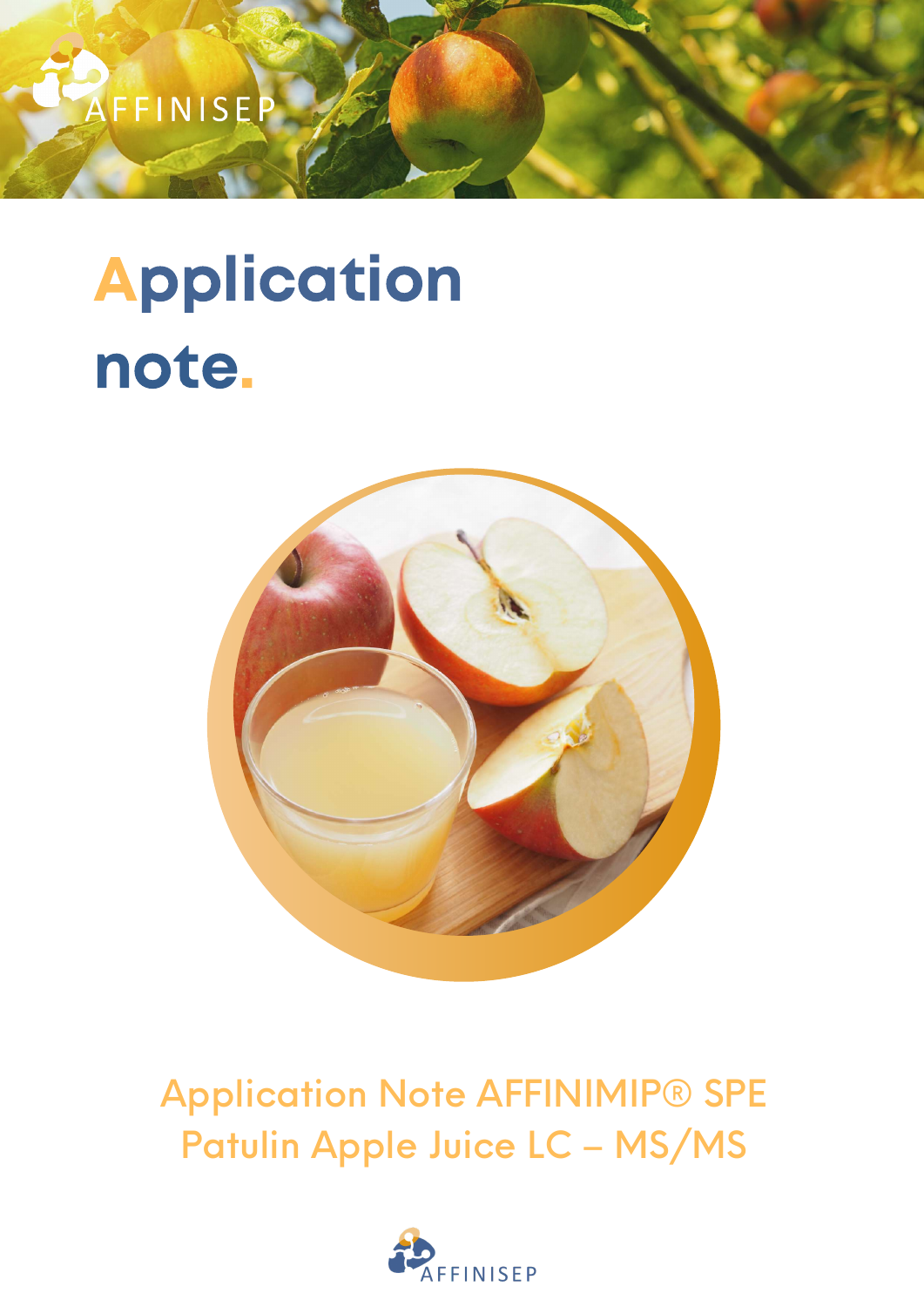Sample preparation Clear apple juice was diluted by two with ultrapure water – 2% Acetic acid to form the loading solution. Purification with a 3mL-100mg AFFINIMIP® SPE Patulin cartridge

### Patulin analysis in Apple juice using AFFINIMIP® SPE Patulin

- 1 mL NaHCO3 1% solution
- 2 mL ultrapure water (immediately)  $\bullet$

Note: An evaporation can also be processed in order to reach concentrations lower than 1 μg/Kg. See application note of Patulin in apple juice (LC-UV) for optimized protocol.





#### PROTOCOLE OF PURIFICATION

Elutions are then homogenized, diluted by 5 with water 0.1% Acetic acid, and analyzed.

4 mL of loading solution (0,5mL/min)

#### Washing of interferences



- 2 mL Acetonitrile  $\bullet$
- 1 mL Ultrapure water

2 mL Acetonitrile

#### Equilibration

Loading